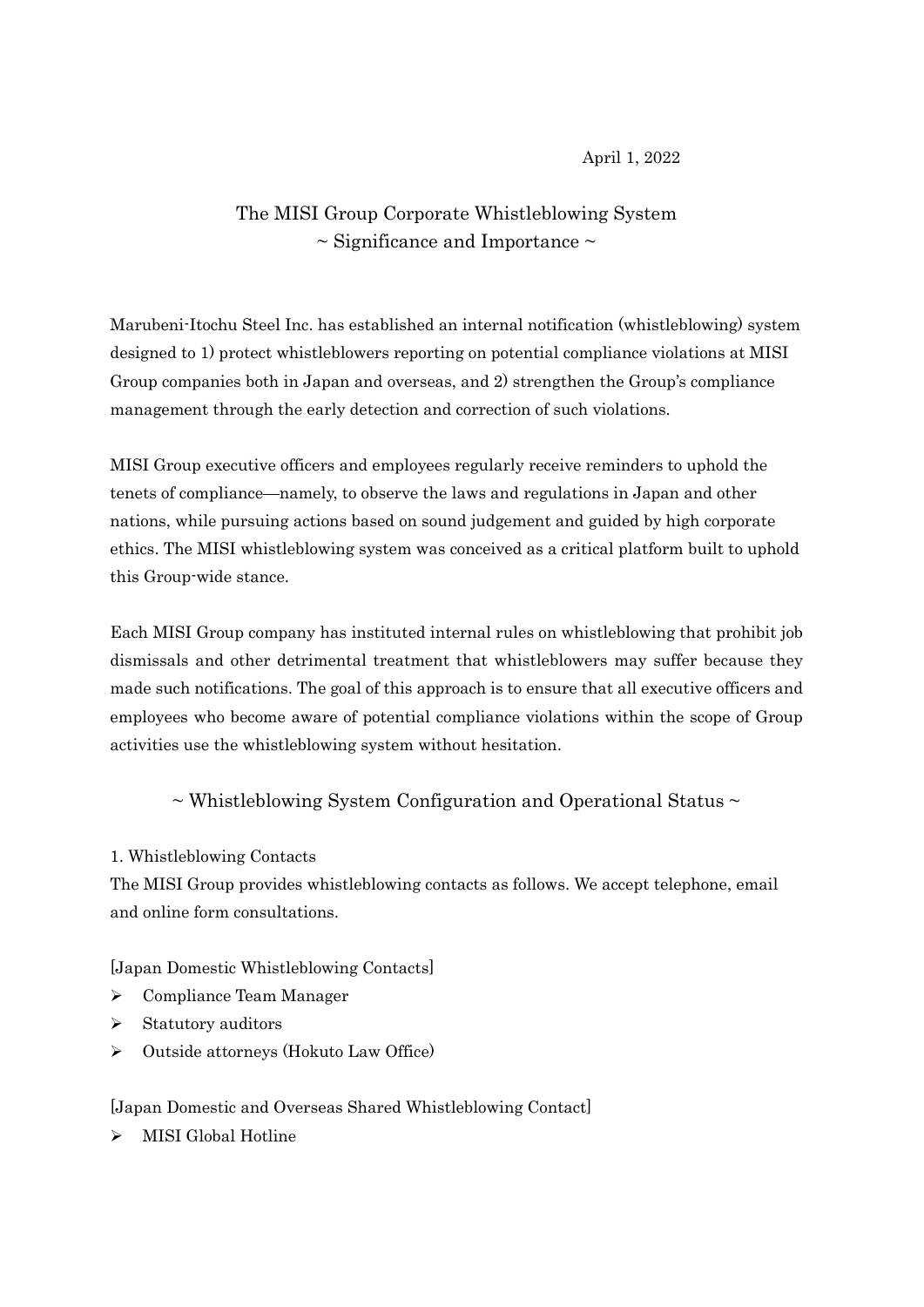#### 2. Whistleblowing Flowchart

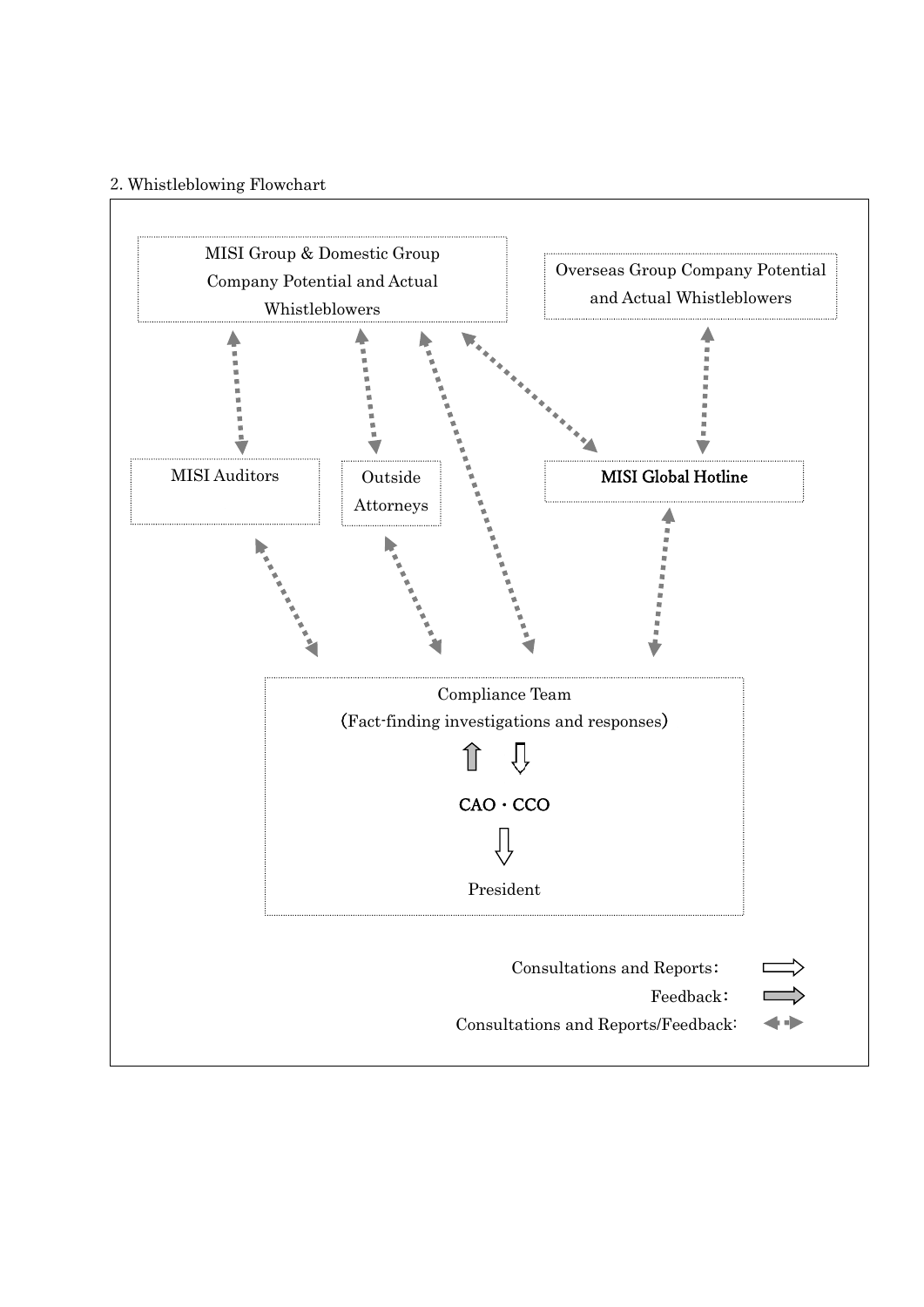## 3. Whistleblowing System Users

MISI Group regular employees, part-time employees, temporary employees and persons stationed in-house pursuant to secondment agreements can all use the whistleblowing system. They may also use the system after retiring from the Group (or after their secondment assignments have ended).

## 4. Actions Addressed in Whistleblowing Complaints

The following potential compliance violations shall be addressed in whistleblowing complaints:

- $\triangleright$  Violations of laws and regulations, articles of incorporation and in-house rules (including the Compliance Manual), as well as actions with the potential to become such violations
- $\triangleright$  Actions with the potential to cause actual or reputational damage to the MISI Group
- $\triangleright$  Possible misconduct that is subject to disciplinary punishment under work regulations
- $\triangleright$  Actions with the potential to seriously and negatively affect human life, health and/or the natural environment

The whistleblowing contacts handle consultations and reports related to potential compliance violations, as well as inquiries pertaining to the whistleblowing system and how it works. Our section (the Compliance Team) always accepts questions, provides advice on topics such as the flow of events, corrective measures, recurrence prevention measures and other actions subsequent to whistleblowing.

## 5. Whistleblowing Nondisclosure Obligations

The MISI employees in charge of hotline support contacts and handling whistleblowing responses are under nondisclosure obligations. Employees that violate these obligations shall be disciplined pursuant to the whistleblowing rules and work regulations.

## 6. Prohibiting the Mistreatment of Whistleblowers

MISI prohibits the mistreatment of whistleblowers for speaking up about potential compliance violations. The "detrimental treatment" referred to in this context includes (but is not limited to) the categories listed below. If there is evidence of whistleblowers being subjected to such mistreatment, hotline support contacts should be consulted immediately.

 $\triangleright$  Forcing whistleblowers to submit resignation letters, refusing to renew their work contracts, refusing to hire or rehire them, forcing leaves of absence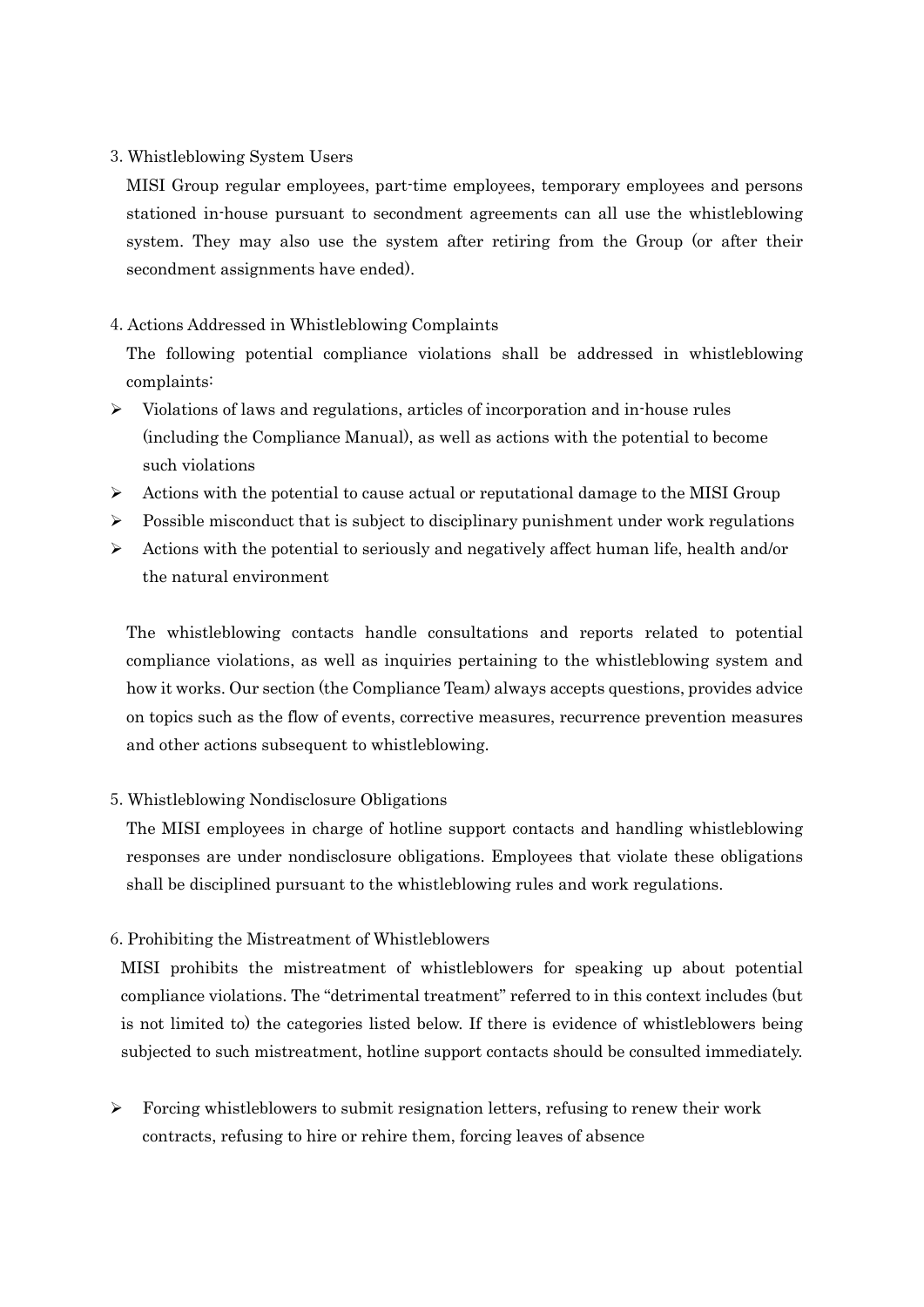- $\triangleright$  Demoting them; ordering them to take detrimental reassignments, job assignments, transfers, extended business trips and the like; mistreatment related to career advancements and/or promotions; disciplinary punishment
- $\triangleright$  Reducing salary; pursuing other detrimental actions related to pay reductions, basic salary, various allowances, bonuses, retirement allowances, health and welfare benefits and other forms of compensation; discriminatory assessments of pay increases and bonuses; placing damage claims
- $\triangleright$  Not assigning tasks to the whistleblower; demanding the compulsory performance of miscellaneous tasks; refusing to allow him/her to participate in company events; intentionally leaking his/her personal information and secrets
- $\triangleright$  Reprimanding, threatening retaliation, displaying disregard or otherwise harassing the whistleblower or persons cooperating in investigations on grounds of having conducted inquiries about certain individuals, engaging in whistleblowing or cooperating with investigations
- 7. Corrective Actions and Recurrence Prevention Measures

Compliance violations coming to light through whistleblowing shall be addressed immediately with corrective actions and recurrence prevention measures.

The results of investigations into potential compliance violations shall be reported to whistleblowers, as shall subsequent corrective actions and recurrence prevention measures, as long as such feedback does not infringe upon the privacy of the subjects of the whistleblowing or other parties engaging in potential compliance violations.

8. Operational Status

MISI had 21 whistleblowing cases during fiscal 2021 (7 placed to the internal hotline, 3 to the outside law office, 5 to the MISI Global Hotline, and 6 to another in-house consulting contact). In all cases, appropriate actions were taken.

 $\sim$  MISI Whistleblowing System Certification  $\sim$ 

Effective December 4, 2021, the MISI Whistleblowing System was update registered in the Whistleblowing Compliance Management System certification (registration system based on the self-declaration of conformity) under the jurisdiction of the Consumer Affairs Agency.